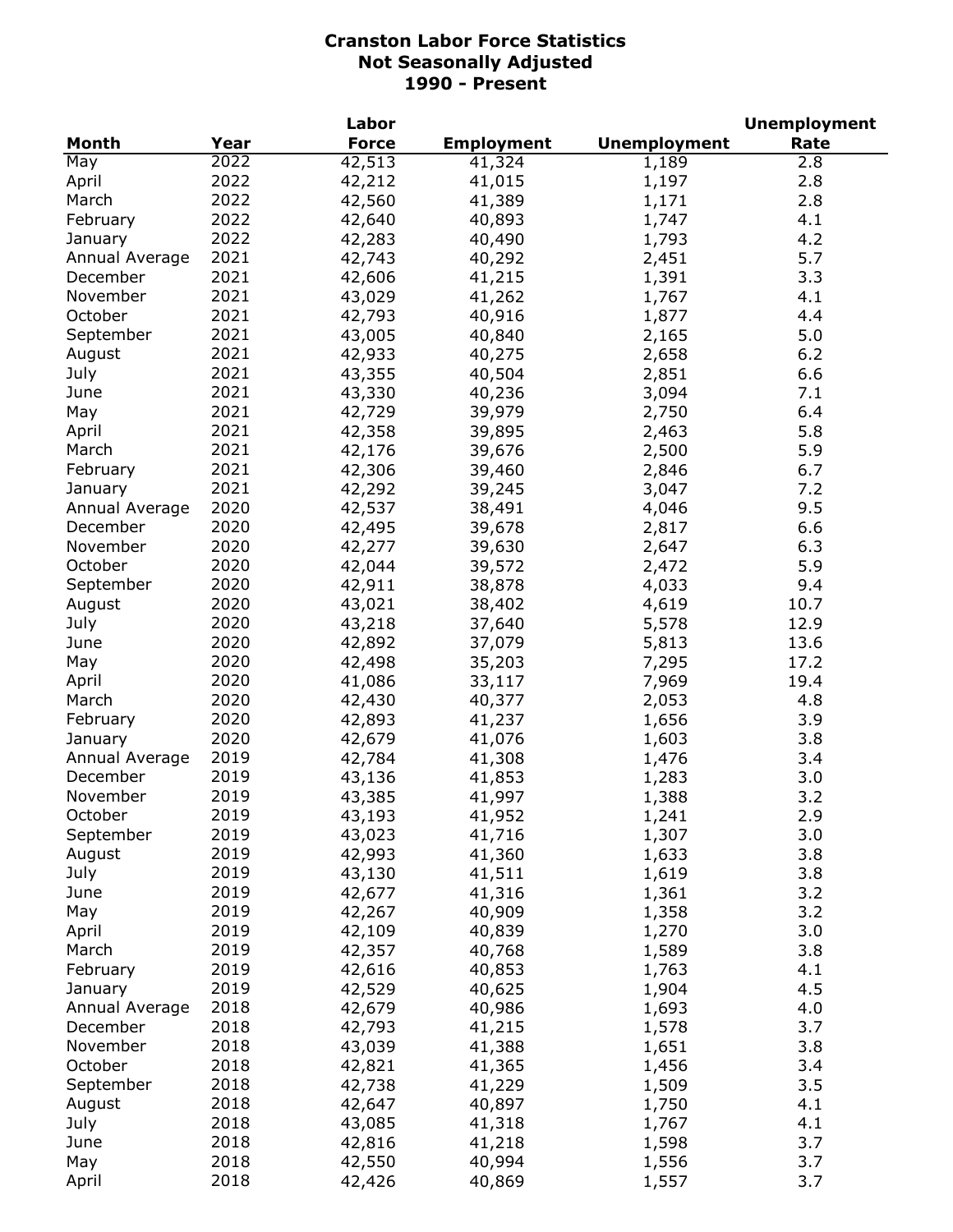| <b>Month</b><br>Year<br><b>Force</b><br><b>Employment</b><br><b>Unemployment</b><br>Rate<br>2018<br>March<br>42,466<br>4.3<br>40,619<br>1,847<br>2018<br>4.8<br>February<br>42,595<br>40,553<br>2,042<br>2018<br>4.7<br>42,171<br>40,171<br>2,000<br>January<br>2017<br>4.3<br>Annual Average<br>42,291<br>40,457<br>1,834<br>2017<br>December<br>42,395<br>40,711<br>4.0<br>1,684<br>2017<br>November<br>42,684<br>40,777<br>1,907<br>4.5<br>2017<br>October<br>42,431<br>40,728<br>1,703<br>4.0<br>2017<br>4.1<br>September<br>42,569<br>40,819<br>1,750<br>2017<br>4.5<br>August<br>42,318<br>40,405<br>1,913<br>2017<br>July<br>1,946<br>42,568<br>40,622<br>4.6<br>2017<br>42,306<br>1,691<br>4.0<br>June<br>40,615<br>2017<br>41,984<br>1,660<br>4.0<br>May<br>40,324<br>2017<br>42,053<br>40,365<br>1,688<br>4.0<br>April<br>2017<br>42,091<br>1,875<br>40,216<br>4.5<br>March<br>2017<br>42,160<br>2,094<br>5.0<br>February<br>40,066<br>2017<br>41,934<br>2,095<br>5.0<br>39,839<br>January<br>2016<br>41,207<br>2,060<br>5.0<br>Annual Average<br>39,147<br>2016<br>41,276<br>4.1<br>December<br>39,565<br>1,711<br>2016<br>November<br>41,446<br>4.4<br>39,636<br>1,810<br>2016<br>October<br>41,400<br>4.5<br>39,523<br>1,877<br>2016<br>September<br>41,195<br>39,259<br>1,936<br>4.7<br>2016<br>5.3<br>August<br>41,362<br>39,187<br>2,175<br>2016<br>5.3<br>July<br>41,592<br>39,384<br>2,208<br>June<br>2016<br>5.0<br>41,462<br>39,378<br>2,084<br>2016<br>40,930<br>2,016<br>4.9<br>May<br>38,914<br>2016<br>40,987<br>2,005<br>4.9<br>April<br>38,982<br>2016<br>2,230<br>5.4<br>March<br>41,049<br>38,819<br>5.7<br>2016<br>41,015<br>2,333<br>February<br>38,682<br>2016<br>40,773<br>2,336<br>5.7<br>38,437<br>January<br>2015<br>41,425<br>2,453<br>5.9<br>38,972<br>Annual Average<br>2015<br>41,387<br>39,215<br>2,172<br>5.2<br>December<br>November<br>2015<br>41,580<br>39,171<br>2,409<br>5.8<br>October<br>2015<br>41,449<br>2,294<br>5.5<br>39,155<br>2015<br>September<br>41,200<br>5.4<br>38,958<br>2,242<br>2015<br>6.1<br>41,508<br>2,517<br>August<br>38,991<br>2015<br>July<br>41,674<br>2,497<br>6.0<br>39,177<br>2015<br>6.0<br>June<br>41,737<br>39,252<br>2,485<br>2015<br>May<br>41,550<br>38,979<br>2,571<br>6.2<br>2015<br>41,257<br>2,305<br>5.6<br>April<br>38,952<br>2015<br>March<br>41,174<br>38,655<br>2,519<br>6.1<br>2015<br>February<br>41,312<br>38,667<br>2,645<br>6.4<br>2015<br>41,270<br>38,495<br>2,775<br>6.7<br>January<br>2014<br>7.5<br>Annual Average<br>41,494<br>38,364<br>3,130<br>2014<br>2,573<br>6.2<br>December<br>41,607<br>39,034<br>2014<br>November<br>41,716<br>38,983<br>2,733<br>6.6 |         |      | Labor  |        |       | <b>Unemployment</b> |
|--------------------------------------------------------------------------------------------------------------------------------------------------------------------------------------------------------------------------------------------------------------------------------------------------------------------------------------------------------------------------------------------------------------------------------------------------------------------------------------------------------------------------------------------------------------------------------------------------------------------------------------------------------------------------------------------------------------------------------------------------------------------------------------------------------------------------------------------------------------------------------------------------------------------------------------------------------------------------------------------------------------------------------------------------------------------------------------------------------------------------------------------------------------------------------------------------------------------------------------------------------------------------------------------------------------------------------------------------------------------------------------------------------------------------------------------------------------------------------------------------------------------------------------------------------------------------------------------------------------------------------------------------------------------------------------------------------------------------------------------------------------------------------------------------------------------------------------------------------------------------------------------------------------------------------------------------------------------------------------------------------------------------------------------------------------------------------------------------------------------------------------------------------------------------------------------------------------------------------------------------------------------------------------------------------------------------------------------------------------------------------------------------------------------------------------------------------------------------------------------------------------------------------------------------------------------------------------------------------------------------------------------------------------------|---------|------|--------|--------|-------|---------------------|
|                                                                                                                                                                                                                                                                                                                                                                                                                                                                                                                                                                                                                                                                                                                                                                                                                                                                                                                                                                                                                                                                                                                                                                                                                                                                                                                                                                                                                                                                                                                                                                                                                                                                                                                                                                                                                                                                                                                                                                                                                                                                                                                                                                                                                                                                                                                                                                                                                                                                                                                                                                                                                                                                    |         |      |        |        |       |                     |
|                                                                                                                                                                                                                                                                                                                                                                                                                                                                                                                                                                                                                                                                                                                                                                                                                                                                                                                                                                                                                                                                                                                                                                                                                                                                                                                                                                                                                                                                                                                                                                                                                                                                                                                                                                                                                                                                                                                                                                                                                                                                                                                                                                                                                                                                                                                                                                                                                                                                                                                                                                                                                                                                    |         |      |        |        |       |                     |
|                                                                                                                                                                                                                                                                                                                                                                                                                                                                                                                                                                                                                                                                                                                                                                                                                                                                                                                                                                                                                                                                                                                                                                                                                                                                                                                                                                                                                                                                                                                                                                                                                                                                                                                                                                                                                                                                                                                                                                                                                                                                                                                                                                                                                                                                                                                                                                                                                                                                                                                                                                                                                                                                    |         |      |        |        |       |                     |
|                                                                                                                                                                                                                                                                                                                                                                                                                                                                                                                                                                                                                                                                                                                                                                                                                                                                                                                                                                                                                                                                                                                                                                                                                                                                                                                                                                                                                                                                                                                                                                                                                                                                                                                                                                                                                                                                                                                                                                                                                                                                                                                                                                                                                                                                                                                                                                                                                                                                                                                                                                                                                                                                    |         |      |        |        |       |                     |
|                                                                                                                                                                                                                                                                                                                                                                                                                                                                                                                                                                                                                                                                                                                                                                                                                                                                                                                                                                                                                                                                                                                                                                                                                                                                                                                                                                                                                                                                                                                                                                                                                                                                                                                                                                                                                                                                                                                                                                                                                                                                                                                                                                                                                                                                                                                                                                                                                                                                                                                                                                                                                                                                    |         |      |        |        |       |                     |
|                                                                                                                                                                                                                                                                                                                                                                                                                                                                                                                                                                                                                                                                                                                                                                                                                                                                                                                                                                                                                                                                                                                                                                                                                                                                                                                                                                                                                                                                                                                                                                                                                                                                                                                                                                                                                                                                                                                                                                                                                                                                                                                                                                                                                                                                                                                                                                                                                                                                                                                                                                                                                                                                    |         |      |        |        |       |                     |
|                                                                                                                                                                                                                                                                                                                                                                                                                                                                                                                                                                                                                                                                                                                                                                                                                                                                                                                                                                                                                                                                                                                                                                                                                                                                                                                                                                                                                                                                                                                                                                                                                                                                                                                                                                                                                                                                                                                                                                                                                                                                                                                                                                                                                                                                                                                                                                                                                                                                                                                                                                                                                                                                    |         |      |        |        |       |                     |
|                                                                                                                                                                                                                                                                                                                                                                                                                                                                                                                                                                                                                                                                                                                                                                                                                                                                                                                                                                                                                                                                                                                                                                                                                                                                                                                                                                                                                                                                                                                                                                                                                                                                                                                                                                                                                                                                                                                                                                                                                                                                                                                                                                                                                                                                                                                                                                                                                                                                                                                                                                                                                                                                    |         |      |        |        |       |                     |
|                                                                                                                                                                                                                                                                                                                                                                                                                                                                                                                                                                                                                                                                                                                                                                                                                                                                                                                                                                                                                                                                                                                                                                                                                                                                                                                                                                                                                                                                                                                                                                                                                                                                                                                                                                                                                                                                                                                                                                                                                                                                                                                                                                                                                                                                                                                                                                                                                                                                                                                                                                                                                                                                    |         |      |        |        |       |                     |
|                                                                                                                                                                                                                                                                                                                                                                                                                                                                                                                                                                                                                                                                                                                                                                                                                                                                                                                                                                                                                                                                                                                                                                                                                                                                                                                                                                                                                                                                                                                                                                                                                                                                                                                                                                                                                                                                                                                                                                                                                                                                                                                                                                                                                                                                                                                                                                                                                                                                                                                                                                                                                                                                    |         |      |        |        |       |                     |
|                                                                                                                                                                                                                                                                                                                                                                                                                                                                                                                                                                                                                                                                                                                                                                                                                                                                                                                                                                                                                                                                                                                                                                                                                                                                                                                                                                                                                                                                                                                                                                                                                                                                                                                                                                                                                                                                                                                                                                                                                                                                                                                                                                                                                                                                                                                                                                                                                                                                                                                                                                                                                                                                    |         |      |        |        |       |                     |
|                                                                                                                                                                                                                                                                                                                                                                                                                                                                                                                                                                                                                                                                                                                                                                                                                                                                                                                                                                                                                                                                                                                                                                                                                                                                                                                                                                                                                                                                                                                                                                                                                                                                                                                                                                                                                                                                                                                                                                                                                                                                                                                                                                                                                                                                                                                                                                                                                                                                                                                                                                                                                                                                    |         |      |        |        |       |                     |
|                                                                                                                                                                                                                                                                                                                                                                                                                                                                                                                                                                                                                                                                                                                                                                                                                                                                                                                                                                                                                                                                                                                                                                                                                                                                                                                                                                                                                                                                                                                                                                                                                                                                                                                                                                                                                                                                                                                                                                                                                                                                                                                                                                                                                                                                                                                                                                                                                                                                                                                                                                                                                                                                    |         |      |        |        |       |                     |
|                                                                                                                                                                                                                                                                                                                                                                                                                                                                                                                                                                                                                                                                                                                                                                                                                                                                                                                                                                                                                                                                                                                                                                                                                                                                                                                                                                                                                                                                                                                                                                                                                                                                                                                                                                                                                                                                                                                                                                                                                                                                                                                                                                                                                                                                                                                                                                                                                                                                                                                                                                                                                                                                    |         |      |        |        |       |                     |
|                                                                                                                                                                                                                                                                                                                                                                                                                                                                                                                                                                                                                                                                                                                                                                                                                                                                                                                                                                                                                                                                                                                                                                                                                                                                                                                                                                                                                                                                                                                                                                                                                                                                                                                                                                                                                                                                                                                                                                                                                                                                                                                                                                                                                                                                                                                                                                                                                                                                                                                                                                                                                                                                    |         |      |        |        |       |                     |
|                                                                                                                                                                                                                                                                                                                                                                                                                                                                                                                                                                                                                                                                                                                                                                                                                                                                                                                                                                                                                                                                                                                                                                                                                                                                                                                                                                                                                                                                                                                                                                                                                                                                                                                                                                                                                                                                                                                                                                                                                                                                                                                                                                                                                                                                                                                                                                                                                                                                                                                                                                                                                                                                    |         |      |        |        |       |                     |
|                                                                                                                                                                                                                                                                                                                                                                                                                                                                                                                                                                                                                                                                                                                                                                                                                                                                                                                                                                                                                                                                                                                                                                                                                                                                                                                                                                                                                                                                                                                                                                                                                                                                                                                                                                                                                                                                                                                                                                                                                                                                                                                                                                                                                                                                                                                                                                                                                                                                                                                                                                                                                                                                    |         |      |        |        |       |                     |
|                                                                                                                                                                                                                                                                                                                                                                                                                                                                                                                                                                                                                                                                                                                                                                                                                                                                                                                                                                                                                                                                                                                                                                                                                                                                                                                                                                                                                                                                                                                                                                                                                                                                                                                                                                                                                                                                                                                                                                                                                                                                                                                                                                                                                                                                                                                                                                                                                                                                                                                                                                                                                                                                    |         |      |        |        |       |                     |
|                                                                                                                                                                                                                                                                                                                                                                                                                                                                                                                                                                                                                                                                                                                                                                                                                                                                                                                                                                                                                                                                                                                                                                                                                                                                                                                                                                                                                                                                                                                                                                                                                                                                                                                                                                                                                                                                                                                                                                                                                                                                                                                                                                                                                                                                                                                                                                                                                                                                                                                                                                                                                                                                    |         |      |        |        |       |                     |
|                                                                                                                                                                                                                                                                                                                                                                                                                                                                                                                                                                                                                                                                                                                                                                                                                                                                                                                                                                                                                                                                                                                                                                                                                                                                                                                                                                                                                                                                                                                                                                                                                                                                                                                                                                                                                                                                                                                                                                                                                                                                                                                                                                                                                                                                                                                                                                                                                                                                                                                                                                                                                                                                    |         |      |        |        |       |                     |
|                                                                                                                                                                                                                                                                                                                                                                                                                                                                                                                                                                                                                                                                                                                                                                                                                                                                                                                                                                                                                                                                                                                                                                                                                                                                                                                                                                                                                                                                                                                                                                                                                                                                                                                                                                                                                                                                                                                                                                                                                                                                                                                                                                                                                                                                                                                                                                                                                                                                                                                                                                                                                                                                    |         |      |        |        |       |                     |
|                                                                                                                                                                                                                                                                                                                                                                                                                                                                                                                                                                                                                                                                                                                                                                                                                                                                                                                                                                                                                                                                                                                                                                                                                                                                                                                                                                                                                                                                                                                                                                                                                                                                                                                                                                                                                                                                                                                                                                                                                                                                                                                                                                                                                                                                                                                                                                                                                                                                                                                                                                                                                                                                    |         |      |        |        |       |                     |
|                                                                                                                                                                                                                                                                                                                                                                                                                                                                                                                                                                                                                                                                                                                                                                                                                                                                                                                                                                                                                                                                                                                                                                                                                                                                                                                                                                                                                                                                                                                                                                                                                                                                                                                                                                                                                                                                                                                                                                                                                                                                                                                                                                                                                                                                                                                                                                                                                                                                                                                                                                                                                                                                    |         |      |        |        |       |                     |
|                                                                                                                                                                                                                                                                                                                                                                                                                                                                                                                                                                                                                                                                                                                                                                                                                                                                                                                                                                                                                                                                                                                                                                                                                                                                                                                                                                                                                                                                                                                                                                                                                                                                                                                                                                                                                                                                                                                                                                                                                                                                                                                                                                                                                                                                                                                                                                                                                                                                                                                                                                                                                                                                    |         |      |        |        |       |                     |
|                                                                                                                                                                                                                                                                                                                                                                                                                                                                                                                                                                                                                                                                                                                                                                                                                                                                                                                                                                                                                                                                                                                                                                                                                                                                                                                                                                                                                                                                                                                                                                                                                                                                                                                                                                                                                                                                                                                                                                                                                                                                                                                                                                                                                                                                                                                                                                                                                                                                                                                                                                                                                                                                    |         |      |        |        |       |                     |
|                                                                                                                                                                                                                                                                                                                                                                                                                                                                                                                                                                                                                                                                                                                                                                                                                                                                                                                                                                                                                                                                                                                                                                                                                                                                                                                                                                                                                                                                                                                                                                                                                                                                                                                                                                                                                                                                                                                                                                                                                                                                                                                                                                                                                                                                                                                                                                                                                                                                                                                                                                                                                                                                    |         |      |        |        |       |                     |
|                                                                                                                                                                                                                                                                                                                                                                                                                                                                                                                                                                                                                                                                                                                                                                                                                                                                                                                                                                                                                                                                                                                                                                                                                                                                                                                                                                                                                                                                                                                                                                                                                                                                                                                                                                                                                                                                                                                                                                                                                                                                                                                                                                                                                                                                                                                                                                                                                                                                                                                                                                                                                                                                    |         |      |        |        |       |                     |
|                                                                                                                                                                                                                                                                                                                                                                                                                                                                                                                                                                                                                                                                                                                                                                                                                                                                                                                                                                                                                                                                                                                                                                                                                                                                                                                                                                                                                                                                                                                                                                                                                                                                                                                                                                                                                                                                                                                                                                                                                                                                                                                                                                                                                                                                                                                                                                                                                                                                                                                                                                                                                                                                    |         |      |        |        |       |                     |
|                                                                                                                                                                                                                                                                                                                                                                                                                                                                                                                                                                                                                                                                                                                                                                                                                                                                                                                                                                                                                                                                                                                                                                                                                                                                                                                                                                                                                                                                                                                                                                                                                                                                                                                                                                                                                                                                                                                                                                                                                                                                                                                                                                                                                                                                                                                                                                                                                                                                                                                                                                                                                                                                    |         |      |        |        |       |                     |
|                                                                                                                                                                                                                                                                                                                                                                                                                                                                                                                                                                                                                                                                                                                                                                                                                                                                                                                                                                                                                                                                                                                                                                                                                                                                                                                                                                                                                                                                                                                                                                                                                                                                                                                                                                                                                                                                                                                                                                                                                                                                                                                                                                                                                                                                                                                                                                                                                                                                                                                                                                                                                                                                    |         |      |        |        |       |                     |
|                                                                                                                                                                                                                                                                                                                                                                                                                                                                                                                                                                                                                                                                                                                                                                                                                                                                                                                                                                                                                                                                                                                                                                                                                                                                                                                                                                                                                                                                                                                                                                                                                                                                                                                                                                                                                                                                                                                                                                                                                                                                                                                                                                                                                                                                                                                                                                                                                                                                                                                                                                                                                                                                    |         |      |        |        |       |                     |
|                                                                                                                                                                                                                                                                                                                                                                                                                                                                                                                                                                                                                                                                                                                                                                                                                                                                                                                                                                                                                                                                                                                                                                                                                                                                                                                                                                                                                                                                                                                                                                                                                                                                                                                                                                                                                                                                                                                                                                                                                                                                                                                                                                                                                                                                                                                                                                                                                                                                                                                                                                                                                                                                    |         |      |        |        |       |                     |
|                                                                                                                                                                                                                                                                                                                                                                                                                                                                                                                                                                                                                                                                                                                                                                                                                                                                                                                                                                                                                                                                                                                                                                                                                                                                                                                                                                                                                                                                                                                                                                                                                                                                                                                                                                                                                                                                                                                                                                                                                                                                                                                                                                                                                                                                                                                                                                                                                                                                                                                                                                                                                                                                    |         |      |        |        |       |                     |
|                                                                                                                                                                                                                                                                                                                                                                                                                                                                                                                                                                                                                                                                                                                                                                                                                                                                                                                                                                                                                                                                                                                                                                                                                                                                                                                                                                                                                                                                                                                                                                                                                                                                                                                                                                                                                                                                                                                                                                                                                                                                                                                                                                                                                                                                                                                                                                                                                                                                                                                                                                                                                                                                    |         |      |        |        |       |                     |
|                                                                                                                                                                                                                                                                                                                                                                                                                                                                                                                                                                                                                                                                                                                                                                                                                                                                                                                                                                                                                                                                                                                                                                                                                                                                                                                                                                                                                                                                                                                                                                                                                                                                                                                                                                                                                                                                                                                                                                                                                                                                                                                                                                                                                                                                                                                                                                                                                                                                                                                                                                                                                                                                    |         |      |        |        |       |                     |
|                                                                                                                                                                                                                                                                                                                                                                                                                                                                                                                                                                                                                                                                                                                                                                                                                                                                                                                                                                                                                                                                                                                                                                                                                                                                                                                                                                                                                                                                                                                                                                                                                                                                                                                                                                                                                                                                                                                                                                                                                                                                                                                                                                                                                                                                                                                                                                                                                                                                                                                                                                                                                                                                    |         |      |        |        |       |                     |
|                                                                                                                                                                                                                                                                                                                                                                                                                                                                                                                                                                                                                                                                                                                                                                                                                                                                                                                                                                                                                                                                                                                                                                                                                                                                                                                                                                                                                                                                                                                                                                                                                                                                                                                                                                                                                                                                                                                                                                                                                                                                                                                                                                                                                                                                                                                                                                                                                                                                                                                                                                                                                                                                    |         |      |        |        |       |                     |
|                                                                                                                                                                                                                                                                                                                                                                                                                                                                                                                                                                                                                                                                                                                                                                                                                                                                                                                                                                                                                                                                                                                                                                                                                                                                                                                                                                                                                                                                                                                                                                                                                                                                                                                                                                                                                                                                                                                                                                                                                                                                                                                                                                                                                                                                                                                                                                                                                                                                                                                                                                                                                                                                    |         |      |        |        |       |                     |
|                                                                                                                                                                                                                                                                                                                                                                                                                                                                                                                                                                                                                                                                                                                                                                                                                                                                                                                                                                                                                                                                                                                                                                                                                                                                                                                                                                                                                                                                                                                                                                                                                                                                                                                                                                                                                                                                                                                                                                                                                                                                                                                                                                                                                                                                                                                                                                                                                                                                                                                                                                                                                                                                    |         |      |        |        |       |                     |
|                                                                                                                                                                                                                                                                                                                                                                                                                                                                                                                                                                                                                                                                                                                                                                                                                                                                                                                                                                                                                                                                                                                                                                                                                                                                                                                                                                                                                                                                                                                                                                                                                                                                                                                                                                                                                                                                                                                                                                                                                                                                                                                                                                                                                                                                                                                                                                                                                                                                                                                                                                                                                                                                    |         |      |        |        |       |                     |
|                                                                                                                                                                                                                                                                                                                                                                                                                                                                                                                                                                                                                                                                                                                                                                                                                                                                                                                                                                                                                                                                                                                                                                                                                                                                                                                                                                                                                                                                                                                                                                                                                                                                                                                                                                                                                                                                                                                                                                                                                                                                                                                                                                                                                                                                                                                                                                                                                                                                                                                                                                                                                                                                    |         |      |        |        |       |                     |
|                                                                                                                                                                                                                                                                                                                                                                                                                                                                                                                                                                                                                                                                                                                                                                                                                                                                                                                                                                                                                                                                                                                                                                                                                                                                                                                                                                                                                                                                                                                                                                                                                                                                                                                                                                                                                                                                                                                                                                                                                                                                                                                                                                                                                                                                                                                                                                                                                                                                                                                                                                                                                                                                    |         |      |        |        |       |                     |
|                                                                                                                                                                                                                                                                                                                                                                                                                                                                                                                                                                                                                                                                                                                                                                                                                                                                                                                                                                                                                                                                                                                                                                                                                                                                                                                                                                                                                                                                                                                                                                                                                                                                                                                                                                                                                                                                                                                                                                                                                                                                                                                                                                                                                                                                                                                                                                                                                                                                                                                                                                                                                                                                    |         |      |        |        |       |                     |
|                                                                                                                                                                                                                                                                                                                                                                                                                                                                                                                                                                                                                                                                                                                                                                                                                                                                                                                                                                                                                                                                                                                                                                                                                                                                                                                                                                                                                                                                                                                                                                                                                                                                                                                                                                                                                                                                                                                                                                                                                                                                                                                                                                                                                                                                                                                                                                                                                                                                                                                                                                                                                                                                    |         |      |        |        |       |                     |
|                                                                                                                                                                                                                                                                                                                                                                                                                                                                                                                                                                                                                                                                                                                                                                                                                                                                                                                                                                                                                                                                                                                                                                                                                                                                                                                                                                                                                                                                                                                                                                                                                                                                                                                                                                                                                                                                                                                                                                                                                                                                                                                                                                                                                                                                                                                                                                                                                                                                                                                                                                                                                                                                    |         |      |        |        |       |                     |
|                                                                                                                                                                                                                                                                                                                                                                                                                                                                                                                                                                                                                                                                                                                                                                                                                                                                                                                                                                                                                                                                                                                                                                                                                                                                                                                                                                                                                                                                                                                                                                                                                                                                                                                                                                                                                                                                                                                                                                                                                                                                                                                                                                                                                                                                                                                                                                                                                                                                                                                                                                                                                                                                    |         |      |        |        |       |                     |
|                                                                                                                                                                                                                                                                                                                                                                                                                                                                                                                                                                                                                                                                                                                                                                                                                                                                                                                                                                                                                                                                                                                                                                                                                                                                                                                                                                                                                                                                                                                                                                                                                                                                                                                                                                                                                                                                                                                                                                                                                                                                                                                                                                                                                                                                                                                                                                                                                                                                                                                                                                                                                                                                    | October | 2014 | 41,687 | 38,992 | 2,695 | 6.5                 |
| 2014<br>41,566<br>2,962<br>7.1<br>September<br>38,604                                                                                                                                                                                                                                                                                                                                                                                                                                                                                                                                                                                                                                                                                                                                                                                                                                                                                                                                                                                                                                                                                                                                                                                                                                                                                                                                                                                                                                                                                                                                                                                                                                                                                                                                                                                                                                                                                                                                                                                                                                                                                                                                                                                                                                                                                                                                                                                                                                                                                                                                                                                                              |         |      |        |        |       |                     |
| 2014<br>41,805<br>3,256<br>7.8<br>August<br>38,549                                                                                                                                                                                                                                                                                                                                                                                                                                                                                                                                                                                                                                                                                                                                                                                                                                                                                                                                                                                                                                                                                                                                                                                                                                                                                                                                                                                                                                                                                                                                                                                                                                                                                                                                                                                                                                                                                                                                                                                                                                                                                                                                                                                                                                                                                                                                                                                                                                                                                                                                                                                                                 |         |      |        |        |       |                     |
| July<br>2014<br>8.0<br>41,975<br>38,630<br>3,345                                                                                                                                                                                                                                                                                                                                                                                                                                                                                                                                                                                                                                                                                                                                                                                                                                                                                                                                                                                                                                                                                                                                                                                                                                                                                                                                                                                                                                                                                                                                                                                                                                                                                                                                                                                                                                                                                                                                                                                                                                                                                                                                                                                                                                                                                                                                                                                                                                                                                                                                                                                                                   |         |      |        |        |       |                     |
| 2014<br>7.2<br>41,679<br>38,688<br>2,991<br>June                                                                                                                                                                                                                                                                                                                                                                                                                                                                                                                                                                                                                                                                                                                                                                                                                                                                                                                                                                                                                                                                                                                                                                                                                                                                                                                                                                                                                                                                                                                                                                                                                                                                                                                                                                                                                                                                                                                                                                                                                                                                                                                                                                                                                                                                                                                                                                                                                                                                                                                                                                                                                   |         |      |        |        |       |                     |
| 2014<br>7.8<br>May<br>41,338<br>3,216<br>38,122                                                                                                                                                                                                                                                                                                                                                                                                                                                                                                                                                                                                                                                                                                                                                                                                                                                                                                                                                                                                                                                                                                                                                                                                                                                                                                                                                                                                                                                                                                                                                                                                                                                                                                                                                                                                                                                                                                                                                                                                                                                                                                                                                                                                                                                                                                                                                                                                                                                                                                                                                                                                                    |         |      |        |        |       |                     |
| 2014<br>7.4<br>April<br>41,060<br>38,010<br>3,050                                                                                                                                                                                                                                                                                                                                                                                                                                                                                                                                                                                                                                                                                                                                                                                                                                                                                                                                                                                                                                                                                                                                                                                                                                                                                                                                                                                                                                                                                                                                                                                                                                                                                                                                                                                                                                                                                                                                                                                                                                                                                                                                                                                                                                                                                                                                                                                                                                                                                                                                                                                                                  |         |      |        |        |       |                     |
| 2014<br>8.4<br>March<br>41,173<br>37,728<br>3,445                                                                                                                                                                                                                                                                                                                                                                                                                                                                                                                                                                                                                                                                                                                                                                                                                                                                                                                                                                                                                                                                                                                                                                                                                                                                                                                                                                                                                                                                                                                                                                                                                                                                                                                                                                                                                                                                                                                                                                                                                                                                                                                                                                                                                                                                                                                                                                                                                                                                                                                                                                                                                  |         |      |        |        |       |                     |
| 2014<br>8.7<br>February<br>41,256<br>3,602<br>37,654                                                                                                                                                                                                                                                                                                                                                                                                                                                                                                                                                                                                                                                                                                                                                                                                                                                                                                                                                                                                                                                                                                                                                                                                                                                                                                                                                                                                                                                                                                                                                                                                                                                                                                                                                                                                                                                                                                                                                                                                                                                                                                                                                                                                                                                                                                                                                                                                                                                                                                                                                                                                               |         |      |        |        |       |                     |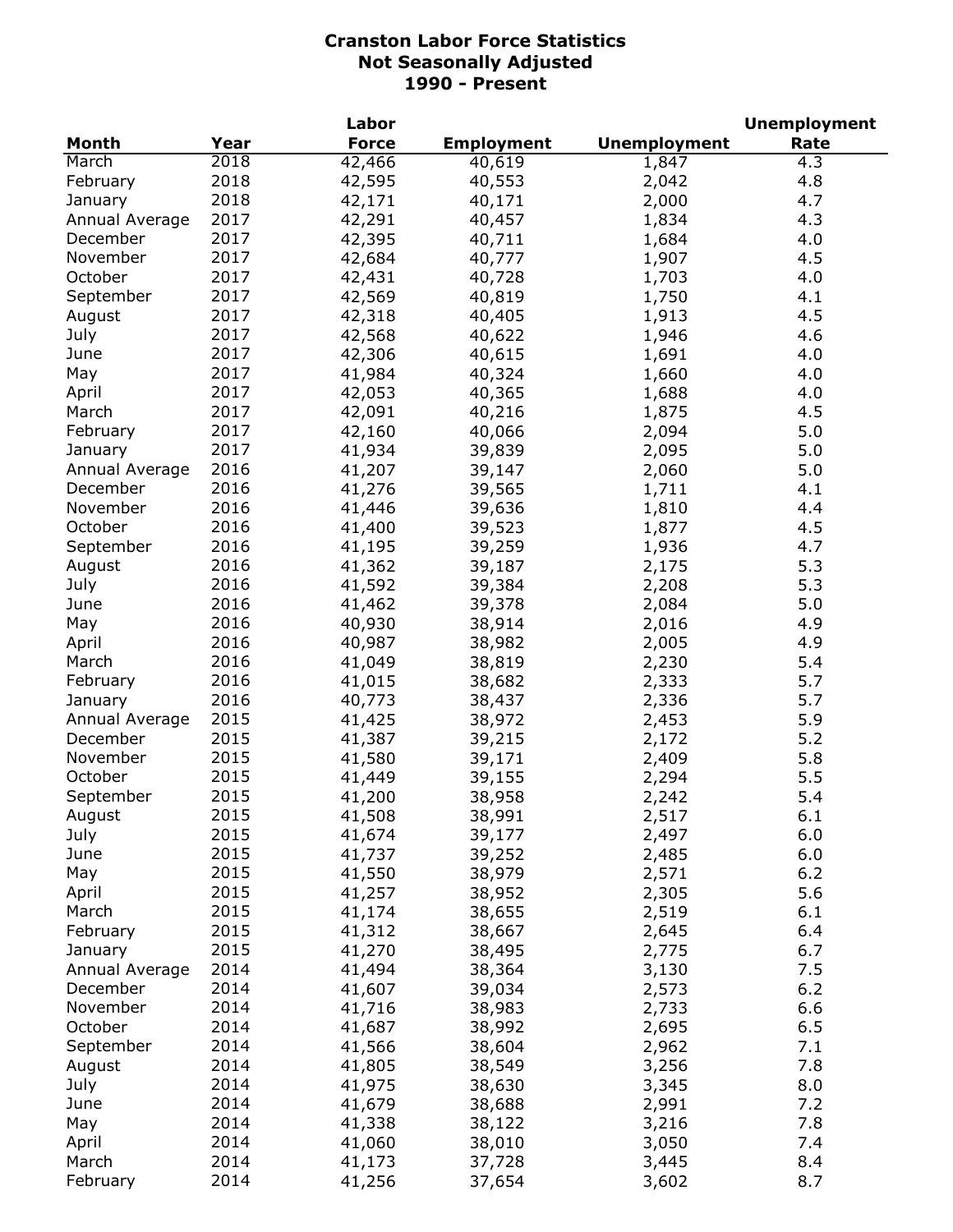|                |      | Labor        |                   |                     | <b>Unemployment</b> |
|----------------|------|--------------|-------------------|---------------------|---------------------|
| Month          | Year | <b>Force</b> | <b>Employment</b> | <b>Unemployment</b> | Rate                |
| January        | 2014 | 41,065       | 37,371            | 3,694               | 9.0                 |
| Annual Average | 2013 | 41,597       | 37,686            | 3,911               | 9.4                 |
| December       | 2013 | 41,356       | 37,877            | 3,479               | 8.4                 |
| November       | 2013 | 41,641       | 38,011            | 3,630               | 8.7                 |
| October        | 2013 | 41,562       | 37,816            | 3,746               | 9.0                 |
| September      | 2013 | 41,737       | 37,786            | 3,951               | 9.5                 |
| August         | 2013 | 41,721       | 37,676            | 4,045               | 9.7                 |
| July           | 2013 | 42,020       | 37,904            | 4,116               | 9.8                 |
| June           | 2013 | 42,086       | 37,991            | 4,095               | 9.7                 |
| May            | 2013 | 41,454       | 37,539            | 3,915               | 9.4                 |
| April          | 2013 | 41,241       | 37,533            | 3,708               | 9.0                 |
| March          | 2013 | 41,157       | 37,316            | 3,841               | 9.3                 |
| February       | 2013 | 41,532       | 37,471            | 4,061               | 9.8                 |
| January        | 2013 | 41,666       | 37,316            | 4,350               | 10.4                |
| Annual Average | 2012 | 41,758       | 37,510            | 4,248               | 10.2                |
| December       | 2012 | 42,100       | 38,207            | 3,893               | 9.2                 |
| November       | 2012 | 42,133       | 38,164            | 3,969               | 9.4                 |
| October        | 2012 | 42,349       | 38,307            | 4,042               | 9.5                 |
| September      | 2012 | 42,056       | 37,980            | 4,076               | 9.7                 |
| August         | 2012 | 41,986       | 37,681            | 4,305               | 10.3                |
| July           | 2012 | 42,220       | 37,660            | 4,560               | 10.8                |
| June           | 2012 | 42,079       | 37,673            | 4,406               | 10.5                |
| May            | 2012 | 41,588       | 37,283            | 4,305               | 10.4                |
| April          | 2012 | 41,072       | 37,039            | 4,033               | 9.8                 |
| March          | 2012 | 41,145       | 36,808            | 4,337               | 10.5                |
| February       | 2012 | 41,242       | 36,736            | 4,506               | 10.9                |
| January        | 2012 | 41,128       | 36,586            | 4,542               | 11.0                |
| Annual Average | 2011 | 41,719       | 37,240            | 4,479               | 10.7                |
| December       | 2011 | 41,757       | 37,360            | 4,397               | 10.5                |
| November       | 2011 | 41,876       | 37,500            | 4,376               | 10.4                |
| October        | 2011 | 41,795       | 37,441            | 4,354               | 10.4                |
| September      | 2011 | 41,591       | 37,228            | 4,363               | 10.5                |
| August         | 2011 | 41,825       | 37,270            | 4,555               | 10.9                |
| July           | 2011 | 41,977       | 37,307            | 4,670               | 11.1                |
| June           | 2011 | 42,019       | 37,507            | 4,512               | 10.7                |
| May            | 2011 | 41,559       | 37,162            | 4,397               | 10.6                |
| April          | 2011 | 41,533       | 37,219            | 4,314               | 10.4                |
| March          | 2011 | 41,431       | 37,003            | 4,428               | 10.7                |
| February       | 2011 | 41,535       | 36,927            | 4,608               | 11.1                |
| January        | 2011 | 41,734       | 36,958            | 4,776               | 11.4                |
| Annual Average | 2010 | 42,451       | 37,476            | 4,975               | 11.7                |
| December       | 2010 | 42,057       | 37,611            | 4,446               | 10.6                |
| November       | 2010 | 42,394       | 37,656            | 4,738               | 11.2                |
| October        | 2010 | 42,404       | 37,686            | 4,718               | 11.1                |
| September      | 2010 | 42,653       | 37,719            | 4,934               | 11.6                |
| August         | 2010 | 42,856       | 37,820            | 5,036               | 11.8                |
| July           | 2010 | 43,003       | 37,868            | 5,135               | 11.9                |
| June           | 2010 | 42,977       | 37,818            | 5,159               | 12.0                |
| May            | 2010 | 42,505       | 37,397            | 5,108               | 12.0                |
| April          | 2010 | 42,593       | 37,415            | 5,178               | 12.2                |
| March          | 2010 | 41,990       | 37,017            | 4,973               | 11.8                |
| February       | 2010 | 41,976       | 36,895            | 5,081               | 12.1                |
| January        | 2010 | 41,998       | 36,806            | 5,192               | 12.4                |
| Annual Average | 2009 | 42,527       | 37,624            | 4,903               | 11.5                |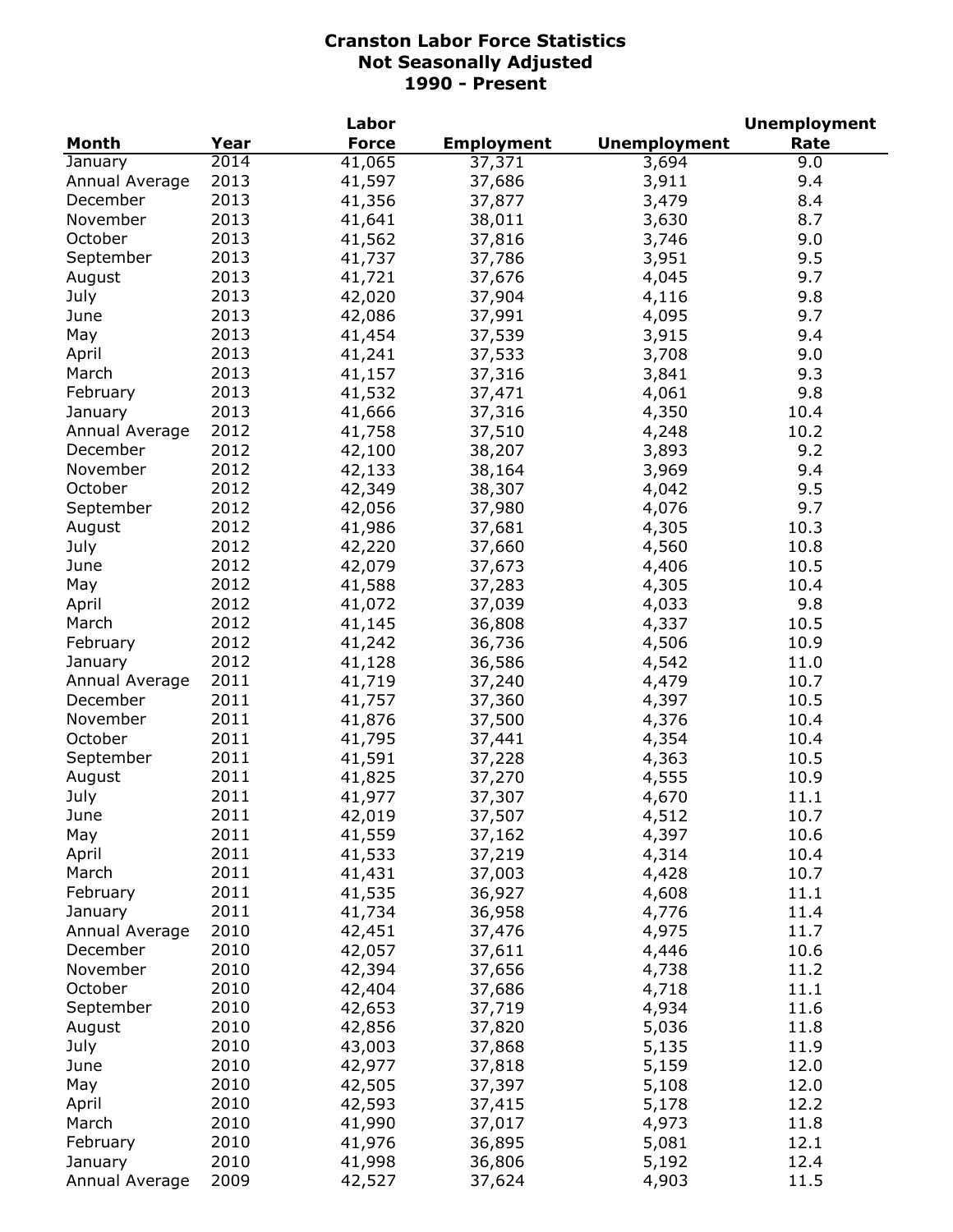| <b>Month</b><br>Year<br><b>Force</b><br><b>Employment</b><br><b>Unemployment</b><br>Rate<br>2009<br>42,316<br>37,506<br>4,810<br>11.4<br>December<br>2009<br>42,694<br>4,880<br>11.4<br>November<br>37,814<br>2009<br>October<br>42,459<br>37,609<br>4,850<br>11.4<br>2009<br>42,552<br>5,005<br>11.8<br>September<br>37,547<br>2009<br>42,808<br>37,820<br>11.7<br>4,988<br>August<br>2009<br>43,133<br>38,017<br>5,116<br>11.9<br>July<br>2009<br>43,026<br>37,948<br>5,078<br>11.8<br>June<br>2009<br>42,405<br>37,427<br>4,978<br>11.7<br>May<br>2009<br>42,211<br>37,534<br>4,677<br>11.1<br>April<br>2009<br>42,311<br>4,947<br>37,364<br>11.7<br>March<br>2009<br>42,319<br>4,874<br>37,445<br>11.5<br>February<br>2009<br>42,089<br>37,455<br>4,634<br>11.0<br>January<br>42,280<br>3,197<br>2008<br>39,083<br>7.6<br>Annual Average<br>2008<br>42,398<br>3,939<br>9.3<br>38,459<br>December<br>8.4<br>2008<br>42,430<br>38,862<br>3,568<br>November<br>2008<br>3,448<br>8.1<br>October<br>42,328<br>38,880<br>2008<br>42,283<br>8.0<br>September<br>38,920<br>3,363<br>2008<br>42,494<br>8.2<br>39,002<br>3,492<br>August<br>2008<br>8.0<br>42,775<br>39,364<br>3,411<br>July<br>2008<br>42,590<br>39,463<br>3,127<br>7.3<br>June<br>2008<br>41,961<br>39,051<br>2,910<br>6.9<br>May<br>2008<br>6.3<br>41,987<br>39,328<br>2,659<br>April<br>2008<br>41,982<br>39,166<br>2,816<br>6.7<br>March<br>2008<br>41,941<br>2,787<br>6.6<br>39,154<br>February<br>2008<br>2,846<br>42,198<br>39,352<br>6.7<br>January<br>2007<br>42,548<br>5.2<br>40,335<br>2,213<br>Annual Average<br>2007<br>2,410<br>5.7<br>December<br>42,629<br>40,219<br>2007<br>42,839<br>2,285<br>5.3<br>40,554<br>November<br>2007<br>42,699<br>2,252<br>5.3<br>October<br>40,447<br>2007<br>42,698<br>2,273<br>5.3<br>40,425<br>September<br>2007<br>2,350<br>5.5<br>42,634<br>40,284<br>August<br>2007<br>5.5<br>42,939<br>40,573<br>2,366<br>July<br>2007<br>42,809<br>40,691<br>4.9<br>June<br>2,118<br>2007<br>42,287<br>40,250<br>2,037<br>4.8<br>May<br>2007<br>4.9<br>April<br>42,222<br>40,173<br>2,049<br>2007<br>42,149<br>40,182<br>1,967<br>4.7<br>March<br>2007<br>5.1<br>42,260<br>40,110<br>2,150<br>February<br>2007<br>5.4<br>42,406<br>40,112<br>2,294<br>January<br>2006<br>5.2<br>42,669<br>40,444<br>2,225<br>Annual Average<br>4.4<br>2006<br>42,876<br>41,005<br>1,871<br>December<br>2006<br>4.6<br>43,043<br>41,045<br>1,998<br>November<br>4.5<br>October<br>2006<br>42,870<br>40,933<br>1,937<br>4.8<br>2006<br>42,736<br>40,689<br>2,047<br>September<br>42,946<br>2,325<br>5.4<br>2006<br>40,621<br>August<br>5.7<br>43,147<br>2,447<br>2006<br>40,700<br>July<br>2006<br>43,054<br>2,356<br>5.5<br>40,698<br>June<br>2006<br>42,574<br>2,383<br>5.6<br>40,191<br>May<br>42,362<br>2,256<br>2006<br>40,106<br>5.3<br>April<br>5.4<br>2006<br>42,124<br>39,858<br>2,266<br>March<br>5.7<br>2006<br>42,145<br>2,391<br>February<br>39,754<br>5.7<br>2006<br>42,148<br>39,729<br>2,419<br>January<br>5.2<br>2005<br>2,170<br>41,836<br>39,666<br>Annual Average<br>5.0<br>2005<br>42,339<br>December<br>40,231<br>2,108<br>2005<br>5.2<br>November<br>42,560<br>40,351<br>2,209 |  | Labor |  | <b>Unemployment</b> |
|--------------------------------------------------------------------------------------------------------------------------------------------------------------------------------------------------------------------------------------------------------------------------------------------------------------------------------------------------------------------------------------------------------------------------------------------------------------------------------------------------------------------------------------------------------------------------------------------------------------------------------------------------------------------------------------------------------------------------------------------------------------------------------------------------------------------------------------------------------------------------------------------------------------------------------------------------------------------------------------------------------------------------------------------------------------------------------------------------------------------------------------------------------------------------------------------------------------------------------------------------------------------------------------------------------------------------------------------------------------------------------------------------------------------------------------------------------------------------------------------------------------------------------------------------------------------------------------------------------------------------------------------------------------------------------------------------------------------------------------------------------------------------------------------------------------------------------------------------------------------------------------------------------------------------------------------------------------------------------------------------------------------------------------------------------------------------------------------------------------------------------------------------------------------------------------------------------------------------------------------------------------------------------------------------------------------------------------------------------------------------------------------------------------------------------------------------------------------------------------------------------------------------------------------------------------------------------------------------------------------------------------------------------------------------------------------------------------------------------------------------------------------------------------------------------------------------------------------------------------------------------------------------------------------------------------------------------------------------------------------------------------------------------------------------------------------------------------------------------------------------------------------------------------------------------------|--|-------|--|---------------------|
|                                                                                                                                                                                                                                                                                                                                                                                                                                                                                                                                                                                                                                                                                                                                                                                                                                                                                                                                                                                                                                                                                                                                                                                                                                                                                                                                                                                                                                                                                                                                                                                                                                                                                                                                                                                                                                                                                                                                                                                                                                                                                                                                                                                                                                                                                                                                                                                                                                                                                                                                                                                                                                                                                                                                                                                                                                                                                                                                                                                                                                                                                                                                                                                      |  |       |  |                     |
|                                                                                                                                                                                                                                                                                                                                                                                                                                                                                                                                                                                                                                                                                                                                                                                                                                                                                                                                                                                                                                                                                                                                                                                                                                                                                                                                                                                                                                                                                                                                                                                                                                                                                                                                                                                                                                                                                                                                                                                                                                                                                                                                                                                                                                                                                                                                                                                                                                                                                                                                                                                                                                                                                                                                                                                                                                                                                                                                                                                                                                                                                                                                                                                      |  |       |  |                     |
|                                                                                                                                                                                                                                                                                                                                                                                                                                                                                                                                                                                                                                                                                                                                                                                                                                                                                                                                                                                                                                                                                                                                                                                                                                                                                                                                                                                                                                                                                                                                                                                                                                                                                                                                                                                                                                                                                                                                                                                                                                                                                                                                                                                                                                                                                                                                                                                                                                                                                                                                                                                                                                                                                                                                                                                                                                                                                                                                                                                                                                                                                                                                                                                      |  |       |  |                     |
|                                                                                                                                                                                                                                                                                                                                                                                                                                                                                                                                                                                                                                                                                                                                                                                                                                                                                                                                                                                                                                                                                                                                                                                                                                                                                                                                                                                                                                                                                                                                                                                                                                                                                                                                                                                                                                                                                                                                                                                                                                                                                                                                                                                                                                                                                                                                                                                                                                                                                                                                                                                                                                                                                                                                                                                                                                                                                                                                                                                                                                                                                                                                                                                      |  |       |  |                     |
|                                                                                                                                                                                                                                                                                                                                                                                                                                                                                                                                                                                                                                                                                                                                                                                                                                                                                                                                                                                                                                                                                                                                                                                                                                                                                                                                                                                                                                                                                                                                                                                                                                                                                                                                                                                                                                                                                                                                                                                                                                                                                                                                                                                                                                                                                                                                                                                                                                                                                                                                                                                                                                                                                                                                                                                                                                                                                                                                                                                                                                                                                                                                                                                      |  |       |  |                     |
|                                                                                                                                                                                                                                                                                                                                                                                                                                                                                                                                                                                                                                                                                                                                                                                                                                                                                                                                                                                                                                                                                                                                                                                                                                                                                                                                                                                                                                                                                                                                                                                                                                                                                                                                                                                                                                                                                                                                                                                                                                                                                                                                                                                                                                                                                                                                                                                                                                                                                                                                                                                                                                                                                                                                                                                                                                                                                                                                                                                                                                                                                                                                                                                      |  |       |  |                     |
|                                                                                                                                                                                                                                                                                                                                                                                                                                                                                                                                                                                                                                                                                                                                                                                                                                                                                                                                                                                                                                                                                                                                                                                                                                                                                                                                                                                                                                                                                                                                                                                                                                                                                                                                                                                                                                                                                                                                                                                                                                                                                                                                                                                                                                                                                                                                                                                                                                                                                                                                                                                                                                                                                                                                                                                                                                                                                                                                                                                                                                                                                                                                                                                      |  |       |  |                     |
|                                                                                                                                                                                                                                                                                                                                                                                                                                                                                                                                                                                                                                                                                                                                                                                                                                                                                                                                                                                                                                                                                                                                                                                                                                                                                                                                                                                                                                                                                                                                                                                                                                                                                                                                                                                                                                                                                                                                                                                                                                                                                                                                                                                                                                                                                                                                                                                                                                                                                                                                                                                                                                                                                                                                                                                                                                                                                                                                                                                                                                                                                                                                                                                      |  |       |  |                     |
|                                                                                                                                                                                                                                                                                                                                                                                                                                                                                                                                                                                                                                                                                                                                                                                                                                                                                                                                                                                                                                                                                                                                                                                                                                                                                                                                                                                                                                                                                                                                                                                                                                                                                                                                                                                                                                                                                                                                                                                                                                                                                                                                                                                                                                                                                                                                                                                                                                                                                                                                                                                                                                                                                                                                                                                                                                                                                                                                                                                                                                                                                                                                                                                      |  |       |  |                     |
|                                                                                                                                                                                                                                                                                                                                                                                                                                                                                                                                                                                                                                                                                                                                                                                                                                                                                                                                                                                                                                                                                                                                                                                                                                                                                                                                                                                                                                                                                                                                                                                                                                                                                                                                                                                                                                                                                                                                                                                                                                                                                                                                                                                                                                                                                                                                                                                                                                                                                                                                                                                                                                                                                                                                                                                                                                                                                                                                                                                                                                                                                                                                                                                      |  |       |  |                     |
|                                                                                                                                                                                                                                                                                                                                                                                                                                                                                                                                                                                                                                                                                                                                                                                                                                                                                                                                                                                                                                                                                                                                                                                                                                                                                                                                                                                                                                                                                                                                                                                                                                                                                                                                                                                                                                                                                                                                                                                                                                                                                                                                                                                                                                                                                                                                                                                                                                                                                                                                                                                                                                                                                                                                                                                                                                                                                                                                                                                                                                                                                                                                                                                      |  |       |  |                     |
|                                                                                                                                                                                                                                                                                                                                                                                                                                                                                                                                                                                                                                                                                                                                                                                                                                                                                                                                                                                                                                                                                                                                                                                                                                                                                                                                                                                                                                                                                                                                                                                                                                                                                                                                                                                                                                                                                                                                                                                                                                                                                                                                                                                                                                                                                                                                                                                                                                                                                                                                                                                                                                                                                                                                                                                                                                                                                                                                                                                                                                                                                                                                                                                      |  |       |  |                     |
|                                                                                                                                                                                                                                                                                                                                                                                                                                                                                                                                                                                                                                                                                                                                                                                                                                                                                                                                                                                                                                                                                                                                                                                                                                                                                                                                                                                                                                                                                                                                                                                                                                                                                                                                                                                                                                                                                                                                                                                                                                                                                                                                                                                                                                                                                                                                                                                                                                                                                                                                                                                                                                                                                                                                                                                                                                                                                                                                                                                                                                                                                                                                                                                      |  |       |  |                     |
|                                                                                                                                                                                                                                                                                                                                                                                                                                                                                                                                                                                                                                                                                                                                                                                                                                                                                                                                                                                                                                                                                                                                                                                                                                                                                                                                                                                                                                                                                                                                                                                                                                                                                                                                                                                                                                                                                                                                                                                                                                                                                                                                                                                                                                                                                                                                                                                                                                                                                                                                                                                                                                                                                                                                                                                                                                                                                                                                                                                                                                                                                                                                                                                      |  |       |  |                     |
|                                                                                                                                                                                                                                                                                                                                                                                                                                                                                                                                                                                                                                                                                                                                                                                                                                                                                                                                                                                                                                                                                                                                                                                                                                                                                                                                                                                                                                                                                                                                                                                                                                                                                                                                                                                                                                                                                                                                                                                                                                                                                                                                                                                                                                                                                                                                                                                                                                                                                                                                                                                                                                                                                                                                                                                                                                                                                                                                                                                                                                                                                                                                                                                      |  |       |  |                     |
|                                                                                                                                                                                                                                                                                                                                                                                                                                                                                                                                                                                                                                                                                                                                                                                                                                                                                                                                                                                                                                                                                                                                                                                                                                                                                                                                                                                                                                                                                                                                                                                                                                                                                                                                                                                                                                                                                                                                                                                                                                                                                                                                                                                                                                                                                                                                                                                                                                                                                                                                                                                                                                                                                                                                                                                                                                                                                                                                                                                                                                                                                                                                                                                      |  |       |  |                     |
|                                                                                                                                                                                                                                                                                                                                                                                                                                                                                                                                                                                                                                                                                                                                                                                                                                                                                                                                                                                                                                                                                                                                                                                                                                                                                                                                                                                                                                                                                                                                                                                                                                                                                                                                                                                                                                                                                                                                                                                                                                                                                                                                                                                                                                                                                                                                                                                                                                                                                                                                                                                                                                                                                                                                                                                                                                                                                                                                                                                                                                                                                                                                                                                      |  |       |  |                     |
|                                                                                                                                                                                                                                                                                                                                                                                                                                                                                                                                                                                                                                                                                                                                                                                                                                                                                                                                                                                                                                                                                                                                                                                                                                                                                                                                                                                                                                                                                                                                                                                                                                                                                                                                                                                                                                                                                                                                                                                                                                                                                                                                                                                                                                                                                                                                                                                                                                                                                                                                                                                                                                                                                                                                                                                                                                                                                                                                                                                                                                                                                                                                                                                      |  |       |  |                     |
|                                                                                                                                                                                                                                                                                                                                                                                                                                                                                                                                                                                                                                                                                                                                                                                                                                                                                                                                                                                                                                                                                                                                                                                                                                                                                                                                                                                                                                                                                                                                                                                                                                                                                                                                                                                                                                                                                                                                                                                                                                                                                                                                                                                                                                                                                                                                                                                                                                                                                                                                                                                                                                                                                                                                                                                                                                                                                                                                                                                                                                                                                                                                                                                      |  |       |  |                     |
|                                                                                                                                                                                                                                                                                                                                                                                                                                                                                                                                                                                                                                                                                                                                                                                                                                                                                                                                                                                                                                                                                                                                                                                                                                                                                                                                                                                                                                                                                                                                                                                                                                                                                                                                                                                                                                                                                                                                                                                                                                                                                                                                                                                                                                                                                                                                                                                                                                                                                                                                                                                                                                                                                                                                                                                                                                                                                                                                                                                                                                                                                                                                                                                      |  |       |  |                     |
|                                                                                                                                                                                                                                                                                                                                                                                                                                                                                                                                                                                                                                                                                                                                                                                                                                                                                                                                                                                                                                                                                                                                                                                                                                                                                                                                                                                                                                                                                                                                                                                                                                                                                                                                                                                                                                                                                                                                                                                                                                                                                                                                                                                                                                                                                                                                                                                                                                                                                                                                                                                                                                                                                                                                                                                                                                                                                                                                                                                                                                                                                                                                                                                      |  |       |  |                     |
|                                                                                                                                                                                                                                                                                                                                                                                                                                                                                                                                                                                                                                                                                                                                                                                                                                                                                                                                                                                                                                                                                                                                                                                                                                                                                                                                                                                                                                                                                                                                                                                                                                                                                                                                                                                                                                                                                                                                                                                                                                                                                                                                                                                                                                                                                                                                                                                                                                                                                                                                                                                                                                                                                                                                                                                                                                                                                                                                                                                                                                                                                                                                                                                      |  |       |  |                     |
|                                                                                                                                                                                                                                                                                                                                                                                                                                                                                                                                                                                                                                                                                                                                                                                                                                                                                                                                                                                                                                                                                                                                                                                                                                                                                                                                                                                                                                                                                                                                                                                                                                                                                                                                                                                                                                                                                                                                                                                                                                                                                                                                                                                                                                                                                                                                                                                                                                                                                                                                                                                                                                                                                                                                                                                                                                                                                                                                                                                                                                                                                                                                                                                      |  |       |  |                     |
|                                                                                                                                                                                                                                                                                                                                                                                                                                                                                                                                                                                                                                                                                                                                                                                                                                                                                                                                                                                                                                                                                                                                                                                                                                                                                                                                                                                                                                                                                                                                                                                                                                                                                                                                                                                                                                                                                                                                                                                                                                                                                                                                                                                                                                                                                                                                                                                                                                                                                                                                                                                                                                                                                                                                                                                                                                                                                                                                                                                                                                                                                                                                                                                      |  |       |  |                     |
|                                                                                                                                                                                                                                                                                                                                                                                                                                                                                                                                                                                                                                                                                                                                                                                                                                                                                                                                                                                                                                                                                                                                                                                                                                                                                                                                                                                                                                                                                                                                                                                                                                                                                                                                                                                                                                                                                                                                                                                                                                                                                                                                                                                                                                                                                                                                                                                                                                                                                                                                                                                                                                                                                                                                                                                                                                                                                                                                                                                                                                                                                                                                                                                      |  |       |  |                     |
|                                                                                                                                                                                                                                                                                                                                                                                                                                                                                                                                                                                                                                                                                                                                                                                                                                                                                                                                                                                                                                                                                                                                                                                                                                                                                                                                                                                                                                                                                                                                                                                                                                                                                                                                                                                                                                                                                                                                                                                                                                                                                                                                                                                                                                                                                                                                                                                                                                                                                                                                                                                                                                                                                                                                                                                                                                                                                                                                                                                                                                                                                                                                                                                      |  |       |  |                     |
|                                                                                                                                                                                                                                                                                                                                                                                                                                                                                                                                                                                                                                                                                                                                                                                                                                                                                                                                                                                                                                                                                                                                                                                                                                                                                                                                                                                                                                                                                                                                                                                                                                                                                                                                                                                                                                                                                                                                                                                                                                                                                                                                                                                                                                                                                                                                                                                                                                                                                                                                                                                                                                                                                                                                                                                                                                                                                                                                                                                                                                                                                                                                                                                      |  |       |  |                     |
|                                                                                                                                                                                                                                                                                                                                                                                                                                                                                                                                                                                                                                                                                                                                                                                                                                                                                                                                                                                                                                                                                                                                                                                                                                                                                                                                                                                                                                                                                                                                                                                                                                                                                                                                                                                                                                                                                                                                                                                                                                                                                                                                                                                                                                                                                                                                                                                                                                                                                                                                                                                                                                                                                                                                                                                                                                                                                                                                                                                                                                                                                                                                                                                      |  |       |  |                     |
|                                                                                                                                                                                                                                                                                                                                                                                                                                                                                                                                                                                                                                                                                                                                                                                                                                                                                                                                                                                                                                                                                                                                                                                                                                                                                                                                                                                                                                                                                                                                                                                                                                                                                                                                                                                                                                                                                                                                                                                                                                                                                                                                                                                                                                                                                                                                                                                                                                                                                                                                                                                                                                                                                                                                                                                                                                                                                                                                                                                                                                                                                                                                                                                      |  |       |  |                     |
|                                                                                                                                                                                                                                                                                                                                                                                                                                                                                                                                                                                                                                                                                                                                                                                                                                                                                                                                                                                                                                                                                                                                                                                                                                                                                                                                                                                                                                                                                                                                                                                                                                                                                                                                                                                                                                                                                                                                                                                                                                                                                                                                                                                                                                                                                                                                                                                                                                                                                                                                                                                                                                                                                                                                                                                                                                                                                                                                                                                                                                                                                                                                                                                      |  |       |  |                     |
|                                                                                                                                                                                                                                                                                                                                                                                                                                                                                                                                                                                                                                                                                                                                                                                                                                                                                                                                                                                                                                                                                                                                                                                                                                                                                                                                                                                                                                                                                                                                                                                                                                                                                                                                                                                                                                                                                                                                                                                                                                                                                                                                                                                                                                                                                                                                                                                                                                                                                                                                                                                                                                                                                                                                                                                                                                                                                                                                                                                                                                                                                                                                                                                      |  |       |  |                     |
|                                                                                                                                                                                                                                                                                                                                                                                                                                                                                                                                                                                                                                                                                                                                                                                                                                                                                                                                                                                                                                                                                                                                                                                                                                                                                                                                                                                                                                                                                                                                                                                                                                                                                                                                                                                                                                                                                                                                                                                                                                                                                                                                                                                                                                                                                                                                                                                                                                                                                                                                                                                                                                                                                                                                                                                                                                                                                                                                                                                                                                                                                                                                                                                      |  |       |  |                     |
|                                                                                                                                                                                                                                                                                                                                                                                                                                                                                                                                                                                                                                                                                                                                                                                                                                                                                                                                                                                                                                                                                                                                                                                                                                                                                                                                                                                                                                                                                                                                                                                                                                                                                                                                                                                                                                                                                                                                                                                                                                                                                                                                                                                                                                                                                                                                                                                                                                                                                                                                                                                                                                                                                                                                                                                                                                                                                                                                                                                                                                                                                                                                                                                      |  |       |  |                     |
|                                                                                                                                                                                                                                                                                                                                                                                                                                                                                                                                                                                                                                                                                                                                                                                                                                                                                                                                                                                                                                                                                                                                                                                                                                                                                                                                                                                                                                                                                                                                                                                                                                                                                                                                                                                                                                                                                                                                                                                                                                                                                                                                                                                                                                                                                                                                                                                                                                                                                                                                                                                                                                                                                                                                                                                                                                                                                                                                                                                                                                                                                                                                                                                      |  |       |  |                     |
|                                                                                                                                                                                                                                                                                                                                                                                                                                                                                                                                                                                                                                                                                                                                                                                                                                                                                                                                                                                                                                                                                                                                                                                                                                                                                                                                                                                                                                                                                                                                                                                                                                                                                                                                                                                                                                                                                                                                                                                                                                                                                                                                                                                                                                                                                                                                                                                                                                                                                                                                                                                                                                                                                                                                                                                                                                                                                                                                                                                                                                                                                                                                                                                      |  |       |  |                     |
|                                                                                                                                                                                                                                                                                                                                                                                                                                                                                                                                                                                                                                                                                                                                                                                                                                                                                                                                                                                                                                                                                                                                                                                                                                                                                                                                                                                                                                                                                                                                                                                                                                                                                                                                                                                                                                                                                                                                                                                                                                                                                                                                                                                                                                                                                                                                                                                                                                                                                                                                                                                                                                                                                                                                                                                                                                                                                                                                                                                                                                                                                                                                                                                      |  |       |  |                     |
|                                                                                                                                                                                                                                                                                                                                                                                                                                                                                                                                                                                                                                                                                                                                                                                                                                                                                                                                                                                                                                                                                                                                                                                                                                                                                                                                                                                                                                                                                                                                                                                                                                                                                                                                                                                                                                                                                                                                                                                                                                                                                                                                                                                                                                                                                                                                                                                                                                                                                                                                                                                                                                                                                                                                                                                                                                                                                                                                                                                                                                                                                                                                                                                      |  |       |  |                     |
|                                                                                                                                                                                                                                                                                                                                                                                                                                                                                                                                                                                                                                                                                                                                                                                                                                                                                                                                                                                                                                                                                                                                                                                                                                                                                                                                                                                                                                                                                                                                                                                                                                                                                                                                                                                                                                                                                                                                                                                                                                                                                                                                                                                                                                                                                                                                                                                                                                                                                                                                                                                                                                                                                                                                                                                                                                                                                                                                                                                                                                                                                                                                                                                      |  |       |  |                     |
|                                                                                                                                                                                                                                                                                                                                                                                                                                                                                                                                                                                                                                                                                                                                                                                                                                                                                                                                                                                                                                                                                                                                                                                                                                                                                                                                                                                                                                                                                                                                                                                                                                                                                                                                                                                                                                                                                                                                                                                                                                                                                                                                                                                                                                                                                                                                                                                                                                                                                                                                                                                                                                                                                                                                                                                                                                                                                                                                                                                                                                                                                                                                                                                      |  |       |  |                     |
|                                                                                                                                                                                                                                                                                                                                                                                                                                                                                                                                                                                                                                                                                                                                                                                                                                                                                                                                                                                                                                                                                                                                                                                                                                                                                                                                                                                                                                                                                                                                                                                                                                                                                                                                                                                                                                                                                                                                                                                                                                                                                                                                                                                                                                                                                                                                                                                                                                                                                                                                                                                                                                                                                                                                                                                                                                                                                                                                                                                                                                                                                                                                                                                      |  |       |  |                     |
|                                                                                                                                                                                                                                                                                                                                                                                                                                                                                                                                                                                                                                                                                                                                                                                                                                                                                                                                                                                                                                                                                                                                                                                                                                                                                                                                                                                                                                                                                                                                                                                                                                                                                                                                                                                                                                                                                                                                                                                                                                                                                                                                                                                                                                                                                                                                                                                                                                                                                                                                                                                                                                                                                                                                                                                                                                                                                                                                                                                                                                                                                                                                                                                      |  |       |  |                     |
|                                                                                                                                                                                                                                                                                                                                                                                                                                                                                                                                                                                                                                                                                                                                                                                                                                                                                                                                                                                                                                                                                                                                                                                                                                                                                                                                                                                                                                                                                                                                                                                                                                                                                                                                                                                                                                                                                                                                                                                                                                                                                                                                                                                                                                                                                                                                                                                                                                                                                                                                                                                                                                                                                                                                                                                                                                                                                                                                                                                                                                                                                                                                                                                      |  |       |  |                     |
|                                                                                                                                                                                                                                                                                                                                                                                                                                                                                                                                                                                                                                                                                                                                                                                                                                                                                                                                                                                                                                                                                                                                                                                                                                                                                                                                                                                                                                                                                                                                                                                                                                                                                                                                                                                                                                                                                                                                                                                                                                                                                                                                                                                                                                                                                                                                                                                                                                                                                                                                                                                                                                                                                                                                                                                                                                                                                                                                                                                                                                                                                                                                                                                      |  |       |  |                     |
|                                                                                                                                                                                                                                                                                                                                                                                                                                                                                                                                                                                                                                                                                                                                                                                                                                                                                                                                                                                                                                                                                                                                                                                                                                                                                                                                                                                                                                                                                                                                                                                                                                                                                                                                                                                                                                                                                                                                                                                                                                                                                                                                                                                                                                                                                                                                                                                                                                                                                                                                                                                                                                                                                                                                                                                                                                                                                                                                                                                                                                                                                                                                                                                      |  |       |  |                     |
|                                                                                                                                                                                                                                                                                                                                                                                                                                                                                                                                                                                                                                                                                                                                                                                                                                                                                                                                                                                                                                                                                                                                                                                                                                                                                                                                                                                                                                                                                                                                                                                                                                                                                                                                                                                                                                                                                                                                                                                                                                                                                                                                                                                                                                                                                                                                                                                                                                                                                                                                                                                                                                                                                                                                                                                                                                                                                                                                                                                                                                                                                                                                                                                      |  |       |  |                     |
|                                                                                                                                                                                                                                                                                                                                                                                                                                                                                                                                                                                                                                                                                                                                                                                                                                                                                                                                                                                                                                                                                                                                                                                                                                                                                                                                                                                                                                                                                                                                                                                                                                                                                                                                                                                                                                                                                                                                                                                                                                                                                                                                                                                                                                                                                                                                                                                                                                                                                                                                                                                                                                                                                                                                                                                                                                                                                                                                                                                                                                                                                                                                                                                      |  |       |  |                     |
|                                                                                                                                                                                                                                                                                                                                                                                                                                                                                                                                                                                                                                                                                                                                                                                                                                                                                                                                                                                                                                                                                                                                                                                                                                                                                                                                                                                                                                                                                                                                                                                                                                                                                                                                                                                                                                                                                                                                                                                                                                                                                                                                                                                                                                                                                                                                                                                                                                                                                                                                                                                                                                                                                                                                                                                                                                                                                                                                                                                                                                                                                                                                                                                      |  |       |  |                     |
|                                                                                                                                                                                                                                                                                                                                                                                                                                                                                                                                                                                                                                                                                                                                                                                                                                                                                                                                                                                                                                                                                                                                                                                                                                                                                                                                                                                                                                                                                                                                                                                                                                                                                                                                                                                                                                                                                                                                                                                                                                                                                                                                                                                                                                                                                                                                                                                                                                                                                                                                                                                                                                                                                                                                                                                                                                                                                                                                                                                                                                                                                                                                                                                      |  |       |  |                     |
|                                                                                                                                                                                                                                                                                                                                                                                                                                                                                                                                                                                                                                                                                                                                                                                                                                                                                                                                                                                                                                                                                                                                                                                                                                                                                                                                                                                                                                                                                                                                                                                                                                                                                                                                                                                                                                                                                                                                                                                                                                                                                                                                                                                                                                                                                                                                                                                                                                                                                                                                                                                                                                                                                                                                                                                                                                                                                                                                                                                                                                                                                                                                                                                      |  |       |  |                     |
|                                                                                                                                                                                                                                                                                                                                                                                                                                                                                                                                                                                                                                                                                                                                                                                                                                                                                                                                                                                                                                                                                                                                                                                                                                                                                                                                                                                                                                                                                                                                                                                                                                                                                                                                                                                                                                                                                                                                                                                                                                                                                                                                                                                                                                                                                                                                                                                                                                                                                                                                                                                                                                                                                                                                                                                                                                                                                                                                                                                                                                                                                                                                                                                      |  |       |  |                     |
|                                                                                                                                                                                                                                                                                                                                                                                                                                                                                                                                                                                                                                                                                                                                                                                                                                                                                                                                                                                                                                                                                                                                                                                                                                                                                                                                                                                                                                                                                                                                                                                                                                                                                                                                                                                                                                                                                                                                                                                                                                                                                                                                                                                                                                                                                                                                                                                                                                                                                                                                                                                                                                                                                                                                                                                                                                                                                                                                                                                                                                                                                                                                                                                      |  |       |  |                     |
|                                                                                                                                                                                                                                                                                                                                                                                                                                                                                                                                                                                                                                                                                                                                                                                                                                                                                                                                                                                                                                                                                                                                                                                                                                                                                                                                                                                                                                                                                                                                                                                                                                                                                                                                                                                                                                                                                                                                                                                                                                                                                                                                                                                                                                                                                                                                                                                                                                                                                                                                                                                                                                                                                                                                                                                                                                                                                                                                                                                                                                                                                                                                                                                      |  |       |  |                     |
|                                                                                                                                                                                                                                                                                                                                                                                                                                                                                                                                                                                                                                                                                                                                                                                                                                                                                                                                                                                                                                                                                                                                                                                                                                                                                                                                                                                                                                                                                                                                                                                                                                                                                                                                                                                                                                                                                                                                                                                                                                                                                                                                                                                                                                                                                                                                                                                                                                                                                                                                                                                                                                                                                                                                                                                                                                                                                                                                                                                                                                                                                                                                                                                      |  |       |  |                     |
|                                                                                                                                                                                                                                                                                                                                                                                                                                                                                                                                                                                                                                                                                                                                                                                                                                                                                                                                                                                                                                                                                                                                                                                                                                                                                                                                                                                                                                                                                                                                                                                                                                                                                                                                                                                                                                                                                                                                                                                                                                                                                                                                                                                                                                                                                                                                                                                                                                                                                                                                                                                                                                                                                                                                                                                                                                                                                                                                                                                                                                                                                                                                                                                      |  |       |  |                     |
|                                                                                                                                                                                                                                                                                                                                                                                                                                                                                                                                                                                                                                                                                                                                                                                                                                                                                                                                                                                                                                                                                                                                                                                                                                                                                                                                                                                                                                                                                                                                                                                                                                                                                                                                                                                                                                                                                                                                                                                                                                                                                                                                                                                                                                                                                                                                                                                                                                                                                                                                                                                                                                                                                                                                                                                                                                                                                                                                                                                                                                                                                                                                                                                      |  |       |  |                     |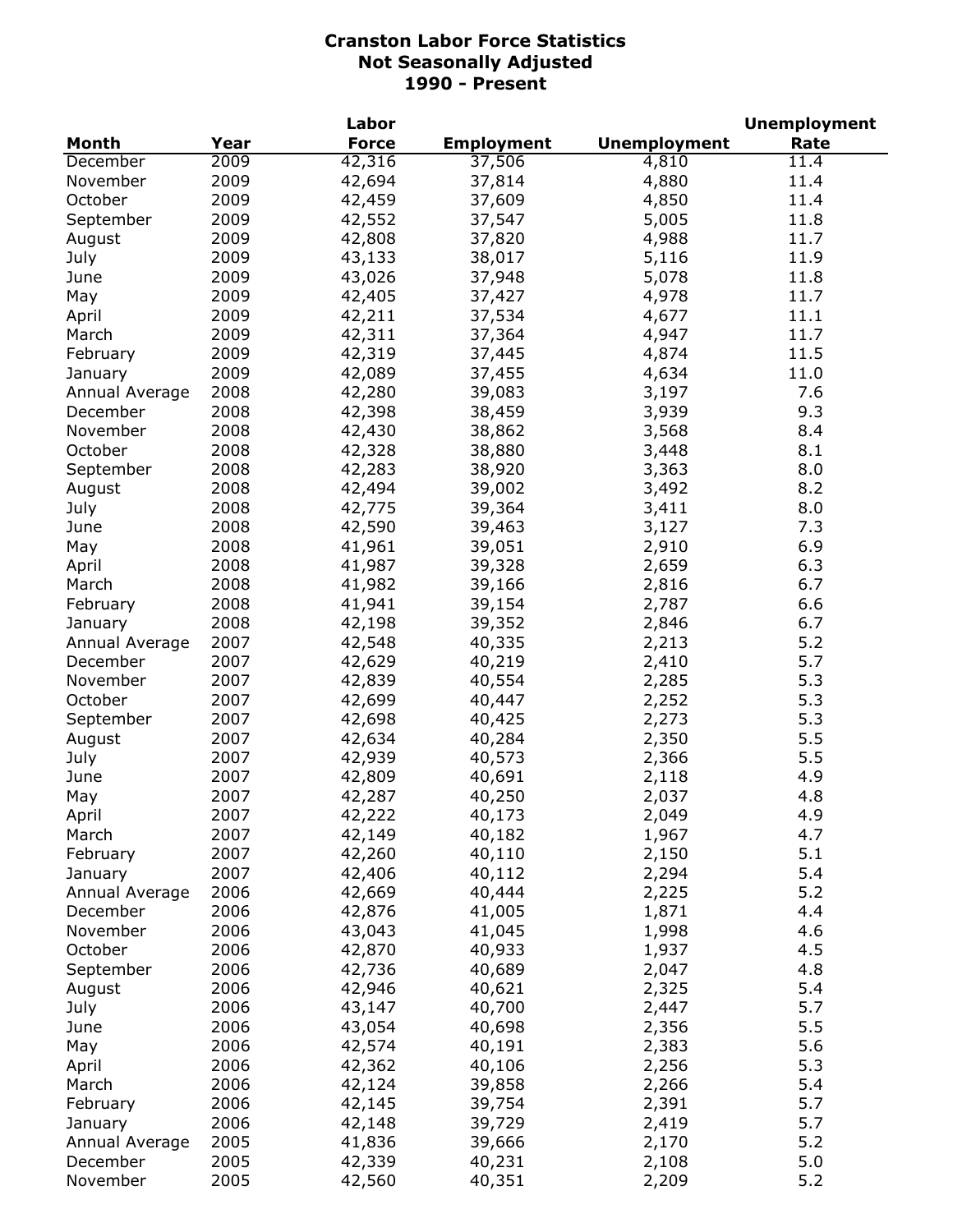|                           |      | Labor            |                   |                     | <b>Unemployment</b> |
|---------------------------|------|------------------|-------------------|---------------------|---------------------|
| <b>Month</b>              | Year | <b>Force</b>     | <b>Employment</b> | <b>Unemployment</b> | Rate                |
| October                   | 2005 | 42,358           | 40,196            | 2,162               | 5.1                 |
| September                 | 2005 | 42,263           | 40,003            | 2,260               | 5.3                 |
| August                    | 2005 | 42,268           | 40,081            | 2,187               | 5.2                 |
| July                      | 2005 | 42,345           | 40,046            | 2,299               | 5.4                 |
| June                      | 2005 | 42,066           | 39,874            | 2,192               | 5.2                 |
| May                       | 2005 | 41,468           | 39,426            | 2,042               | 4.9                 |
| April                     | 2005 | 41,263           | 39,276            | 1,987               | 4.8                 |
| March                     | 2005 | 41,117           | 38,957            | 2,160               | 5.3                 |
| February                  | 2005 | 41,017           | 38,819            | 2,198               | 5.4                 |
| January                   | 2005 | 40,969           | 38,731            | 2,238               | 5.5                 |
| Annual Average            | 2004 | 41,319           | 39,132            | 2,187               | 5.3                 |
| December                  | 2004 | 41,333           | 39,471            | 1,862               | 4.5                 |
| November                  | 2004 | 41,440           | 39,627            | 1,813               | 4.4                 |
| October                   | 2004 | 41,256           | 39,445            | 1,811               | 4.4                 |
| September                 | 2004 | 41,109           | 39,245            | 1,864               | 4.5                 |
| August                    | 2004 | 41,435           | 39,298            | 2,137               | 5.2                 |
| July                      | 2004 | 41,826           | 39,445            | 2,381               | 5.7                 |
| June                      | 2004 | 41,677           | 39,283            | 2,394               | 5.7                 |
| May                       | 2004 | 41,147           | 38,835            | 2,312               | 5.6                 |
| April                     | 2004 | 41,037           | 38,807            | 2,230               | 5.4                 |
| March                     | 2004 | 41,117           | 38,625            | 2,492               | 6.1                 |
| February                  | 2004 | 41,093           | 38,703            | 2,390               | 5.8                 |
| January                   | 2004 | 41,359           | 38,799            | 2,560               | 6.2                 |
| Annual Average            | 2003 | 41,612           | 39,325            | 2,287               | 5.5                 |
| December                  | 2003 | 41,548           | 39,509            | 2,039               | 4.9                 |
| November                  | 2003 | 41,736           | 39,630            | 2,106               | 5.0                 |
| October                   | 2003 | 41,536           | 39,467            | 2,069               | 5.0                 |
| September                 | 2003 | 41,467           | 39,347            | 2,120               | 5.1                 |
| August                    | 2003 | 41,656           | 39,382            | 2,274               | 5.5                 |
| July                      | 2003 | 41,946           | 39,527            | 2,419               | 5.8                 |
| June                      | 2003 | 42,156           | 39,636            | 2,520               | 6.0                 |
| May                       | 2003 | 41,477           | 39,164            | 2,313               | 5.6                 |
| April                     | 2003 | 41,509           | 39,247            | 2,262               | 5.4                 |
| March                     | 2003 | 41,442           | 39,058            | 2,384               | 5.8                 |
| February                  | 2003 |                  |                   |                     | 5.8                 |
|                           | 2003 | 41,483<br>41,386 | 39,067<br>38,861  | 2,416<br>2,525      | 6.1                 |
| January<br>Annual Average | 2002 | 40,751           |                   |                     | 4.9                 |
|                           | 2002 | 41,384           | 38,751<br>39,299  | 2,000               | 5.0                 |
| December                  | 2002 | 41,459           | 39,385            | 2,085               | 5.0                 |
| November<br>October       | 2002 | 41,250           | 39,220            | 2,074<br>2,030      | 4.9                 |
| September                 | 2002 | 41,195           | 39,129            | 2,066               | 5.0                 |
|                           | 2002 | 41,170           | 39,001            | 2,169               | 5.3                 |
| August<br>July            | 2002 | 41,093           | 39,019            | 2,074               | 5.0                 |
| June                      | 2002 | 40,768           | 38,900            | 1,868               | 4.6                 |
|                           |      |                  |                   |                     | 4.6                 |
| May                       | 2002 | 40,295           | 38,438            | 1,857               | 4.5                 |
| April                     | 2002 | 40,123           | 38,301            | 1,822               | 4.6                 |
| March                     | 2002 | 40,080           | 38,239            | 1,841               |                     |
| February                  | 2002 | 40,205           | 38,266            | 1,939               | 4.8                 |
| January                   | 2002 | 39,989           | 37,812            | 2,177               | 5.4                 |
| Annual Average            | 2001 | 40,063           | 38,346            | 1,717               | 4.3                 |
| December                  | 2001 | 40,261           | 38,575            | 1,686               | 4.2                 |
| November                  | 2001 | 40,225           | 38,584            | 1,641               | 4.1                 |
| October                   | 2001 | 40,092           | 38,511            | 1,581               | 3.9                 |
| September                 | 2001 | 40,004           | 38,504            | 1,500               | 3.7                 |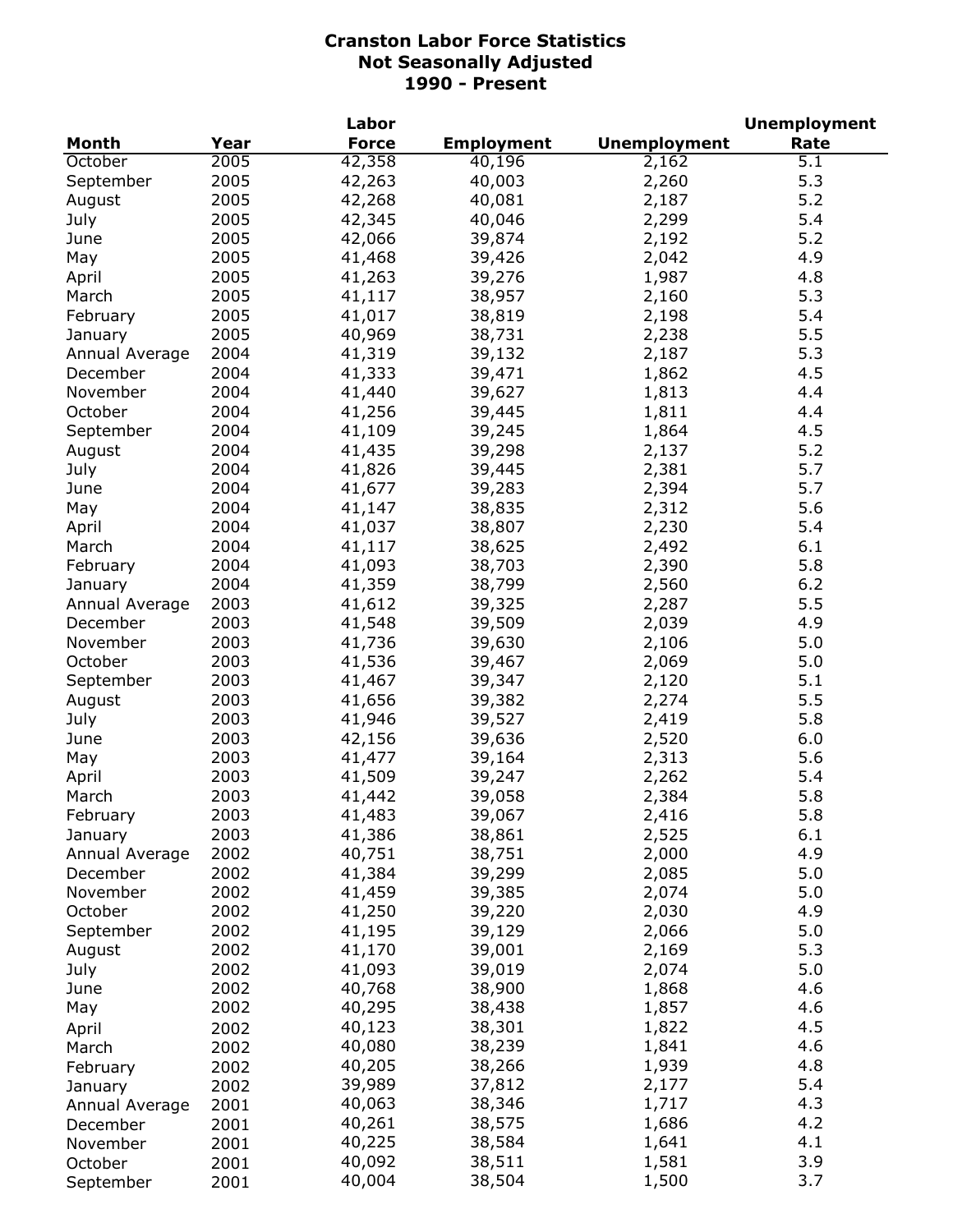|                |      | Labor        |                   |                     | <b>Unemployment</b> |
|----------------|------|--------------|-------------------|---------------------|---------------------|
| <b>Month</b>   | Year | <b>Force</b> | <b>Employment</b> | <b>Unemployment</b> | Rate                |
| August         | 2001 | 39,980       | 38,284            | 1,696               | 4.2                 |
| July           | 2001 | 40,370       | 38,532            | 1,838               | 4.6                 |
| June           | 2001 | 40,281       | 38,484            | 1,797               | 4.5                 |
| May            | 2001 | 39,715       | 38,072            | 1,643               | 4.1                 |
| April          | 2001 | 39,814       | 38,177            | 1,637               | 4.1                 |
| March          | 2001 | 39,993       | 38,147            | 1,846               | 4.6                 |
| February       | 2001 | 39,983       | 38,152            | 1,831               | 4.6                 |
| January        | 2001 | 40,048       | 38,135            | 1,913               | 4.8                 |
| Annual Average | 2000 | 40,206       | 38,594            | 1,612               | 4.0                 |
| December       | 2000 | 40,277       | 38,929            | 1,348               | 3.3                 |
| November       | 2000 | 40,308       | 38,893            | 1,415               | 3.5                 |
| October        |      | 40,123       | 38,722            | 1,401               | 3.5                 |
|                | 2000 | 40,021       | 38,579            | 1,442               | 3.6                 |
| September      | 2000 |              |                   |                     |                     |
| August         | 2000 | 40,315       | 38,632            | 1,683               | 4.2                 |
| July           | 2000 | 40,382       | 38,700            | 1,682               | 4.2                 |
| June           | 2000 | 40,435       | 38,843            | 1,592               | 3.9                 |
| May            | 2000 | 40,092       | 38,454            | 1,638               | 4.1                 |
| April          | 2000 | 40,130       | 38,642            | 1,488               | 3.7                 |
| March          | 2000 | 40,031       | 38,324            | 1,707               | 4.3                 |
| February       | 2000 | 40,100       | 38,202            | 1,898               | 4.7                 |
| January        | 2000 | 40,250       | 38,204            | 2,046               | 5.1                 |
| Annual Average | 1999 | 40,005       | 38,336            | 1,669               | 4.2                 |
| December       | 1999 | 40,534       | 39,057            | 1,477               | 3.6                 |
| November       | 1999 | 40,579       | 39,000            | 1,579               | 3.9                 |
| October        | 1999 | 40,291       | 38,627            | 1,664               | 4.1                 |
| September      | 1999 | 40,044       | 38,366            | 1,678               | 4.2                 |
| August         | 1999 | 40,227       | 38,443            | 1,784               | 4.4                 |
| July           | 1999 | 40,252       | 38,413            | 1,839               | 4.6                 |
| June           | 1999 | 40,103       | 38,375            | 1,728               | 4.3                 |
| May            | 1999 | 39,692       | 38,119            | 1,573               | 4.0                 |
| April          | 1999 | 39,515       | 38,069            | 1,446               | 3.7                 |
| March          | 1999 | 39,569       | 38,008            | 1,561               | 3.9                 |
| February       | 1999 | 39,521       | 37,800            | 1,721               | 4.4                 |
| January        | 1999 | 39,729       | 37,749            | 1,980               | 5.0                 |
| Annual Average | 1998 | 39,474       | 37,777            | 1,697               | 4.3                 |
| December       | 1998 | 39,933       | 38,655            | 1,278               | 3.2                 |
| November       | 1998 | 40,122       | 38,609            | 1,513               | 3.8                 |
| October        | 1998 | 39,793       | 38,147            | 1,646               | 4.1                 |
| September      | 1998 | 39,692       | 37,949            | 1,743               | 4.4                 |
| August         | 1998 | 39,654       | 37,907            | 1,747               | 4.4                 |
| July           | 1998 | 39,676       | 37,888            | 1,788               | 4.5                 |
| June           | 1998 | 39,422       | 37,807            | 1,615               | 4.1                 |
| May            | 1998 | 39,068       | 37,438            | 1,630               | 4.2                 |
|                | 1998 | 38,861       | 37,336            | 1,525               | 3.9                 |
| April          |      | 39,097       | 37,220            | 1,877               | 4.8                 |
| March          | 1998 | 39,099       | 37,183            | 1,916               | 4.9                 |
| February       | 1998 |              |                   |                     | 5.3                 |
| January        | 1998 | 39,262       | 37,180            | 2,082               |                     |
| Annual Average | 1997 | 39,007       | 36,930            | 2,077               | 5.3                 |
| December       | 1997 | 39,211       | 37,489            | 1,722               | 4.4                 |
| November       | 1997 | 39,392       | 37,643            | 1,749               | 4.4                 |
| October        | 1997 | 39,334       | 37,391            | 1,943               | 4.9                 |
| September      | 1997 | 39,277       | 37,320            | 1,957               | 5.0                 |
| August         | 1997 | 39,364       | 37,356            | 2,008               | 5.1                 |
| July           | 1997 | 39,445       | 37,298            | 2,147               | 5.4                 |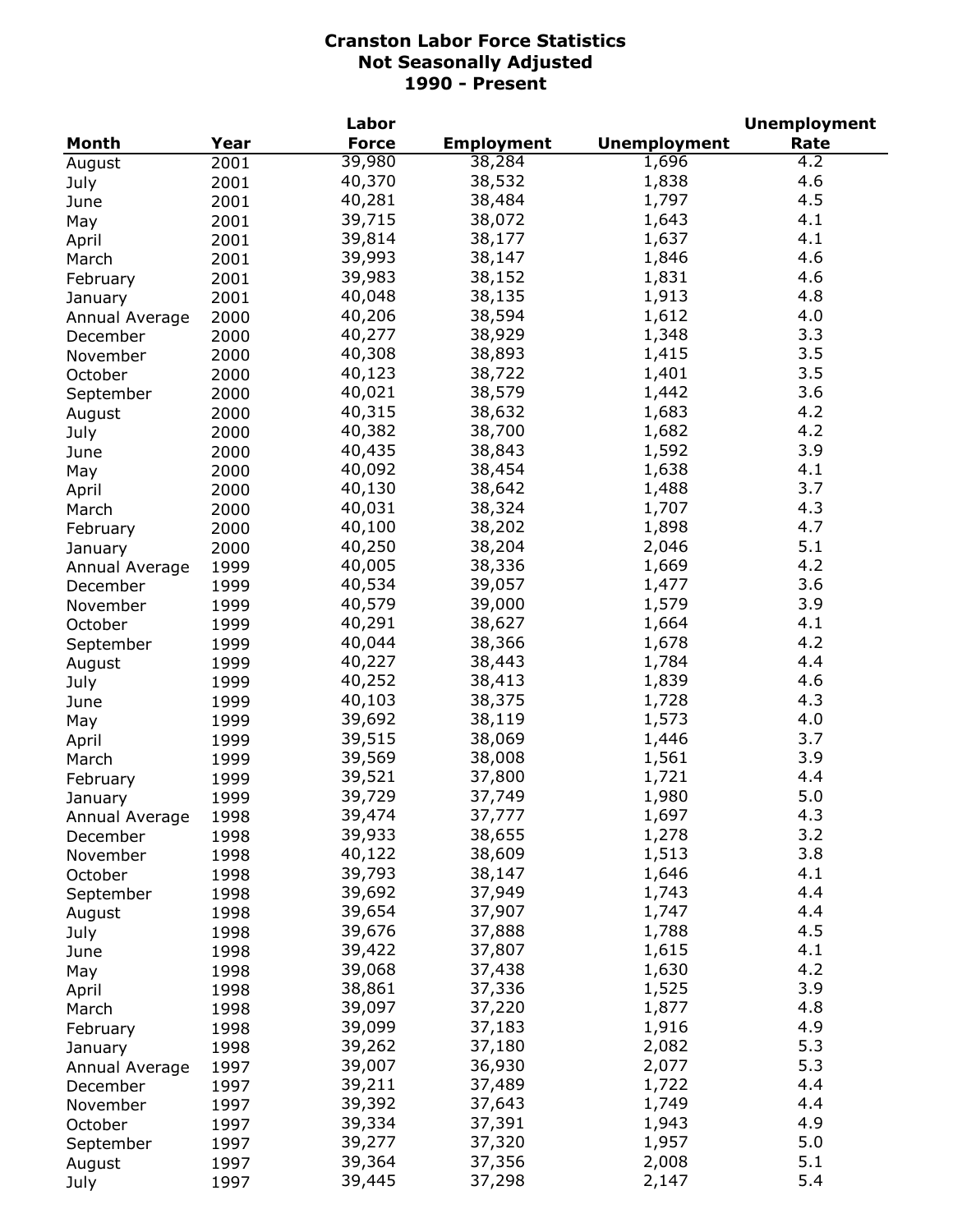|                |      | Labor        |                   |                     | <b>Unemployment</b> |
|----------------|------|--------------|-------------------|---------------------|---------------------|
| <b>Month</b>   | Year | <b>Force</b> | <b>Employment</b> | <b>Unemployment</b> | Rate                |
| June           | 1997 | 39,259       | 37,042            | 2,217               | 5.6                 |
| May            | 1997 | 38,735       | 36,631            | 2,104               | 5.4                 |
| April          | 1997 | 38,600       | 36,539            | 2,061               | 5.3                 |
| March          | 1997 | 38,589       | 36,333            | 2,256               | 5.8                 |
| February       | 1997 | 38,355       | 36,093            | 2,262               | 5.9                 |
| January        | 1997 | 38,523       | 36,027            | 2,496               | 6.5                 |
| Annual Average | 1996 | 38,323       | 36,233            | 2,090               | 5.5                 |
| December       | 1996 | 38,890       | 36,902            | 1,988               | 5.1                 |
| November       | 1996 | 38,929       | 36,997            | 1,932               | 5.0                 |
|                |      | 38,720       | 36,825            | 1,895               | 4.9                 |
| October        | 1996 | 38,568       | 36,568            | 2,000               | 5.2                 |
| September      | 1996 |              |                   |                     |                     |
| August         | 1996 | 38,484       | 36,533            | 1,951               | 5.1                 |
| July           | 1996 | 38,396       | 36,397            | 1,999               | 5.2                 |
| June           | 1996 | 38,405       | 36,420            | 1,985               | 5.2                 |
| May            | 1996 | 37,911       | 35,974            | 1,937               | 5.1                 |
| April          | 1996 | 37,813       | 35,781            | 2,032               | 5.4                 |
| March          | 1996 | 37,920       | 35,673            | 2,247               | 5.9                 |
| February       | 1996 | 37,905       | 35,490            | 2,415               | 6.4                 |
| January        | 1996 | 37,938       | 35,237            | 2,701               | 7.1                 |
| Annual Average | 1995 | 37,967       | 35,497            | 2,470               | 6.5                 |
| December       | 1995 | 38,095       | 36,092            | 2,003               | 5.3                 |
| November       | 1995 | 38,317       | 36,183            | 2,134               | 5.6                 |
| October        | 1995 | 38,216       | 35,914            | 2,302               | 6.0                 |
| September      | 1995 | 37,989       | 35,619            | 2,370               | 6.2                 |
| August         | 1995 | 38,097       | 35,711            | 2,386               | 6.3                 |
| July           | 1995 | 38,184       | 35,551            | 2,633               | 6.9                 |
| June           | 1995 | 38,103       | 35,477            | 2,626               | 6.9                 |
| May            | 1995 | 37,495       | 35,026            | 2,469               | 6.6                 |
| April          | 1995 | 37,598       | 35,112            | 2,486               | 6.6                 |
| March          | 1995 | 37,665       | 35,056            | 2,609               | 6.9                 |
| February       | 1995 | 37,883       | 35,139            | 2,744               | 7.2                 |
| January        | 1995 | 37,960       | 35,078            | 2,882               | 7.6                 |
| Annual Average | 1994 | 39,335       | 36,674            | 2,661               | 6.8                 |
|                | 1994 | 39,140       | 37,004            | 2,136               | 5.5                 |
| December       |      |              |                   |                     | 5.9                 |
| November       | 1994 | 39,498       | 37,155            | 2,343               | 6.5                 |
| October        | 1994 | 39,494       | 36,919            | 2,575               | 6.7                 |
| September      | 1994 | 39,258       | 36,644            | 2,614               |                     |
| August         | 1994 | 39,535       | 36,894            | 2,641               | 6.7                 |
| July           | 1994 | 39,457       | 36,777            | 2,680               | 6.8                 |
| June           | 1994 | 39,473       | 36,848            | 2,625               | 6.7                 |
| May            | 1994 | 39,017       | 36,485            | 2,532               | 6.5                 |
| April          | 1994 | 38,820       | 36,323            | 2,497               | 6.4                 |
| March          | 1994 | 39,171       | 36,242            | 2,929               | 7.5                 |
| February       | 1994 | 39,514       | 36,445            | 3,069               | 7.8                 |
| January        | 1994 | 39,646       | 36,353            | 3,293               | 8.3                 |
| Annual Average | 1993 | 39,757       | 36,821            | 2,936               | 7.4                 |
| December       | 1993 | 39,645       | 37,036            | 2,609               | 6.6                 |
| November       | 1993 | 39,849       | 37,108            | 2,741               | 6.9                 |
| October        | 1993 | 39,837       | 36,935            | 2,902               | 7.3                 |
| September      | 1993 | 39,612       | 36,868            | 2,744               | 6.9                 |
| August         | 1993 | 39,947       | 37,261            | 2,686               | 6.7                 |
| July           | 1993 | 40,106       | 37,266            | 2,840               | 7.1                 |
| June           | 1993 | 40,027       | 37,215            | 2,812               | 7.0                 |
| May            | 1993 | 39,750       | 36,738            | 3,012               | 7.6                 |